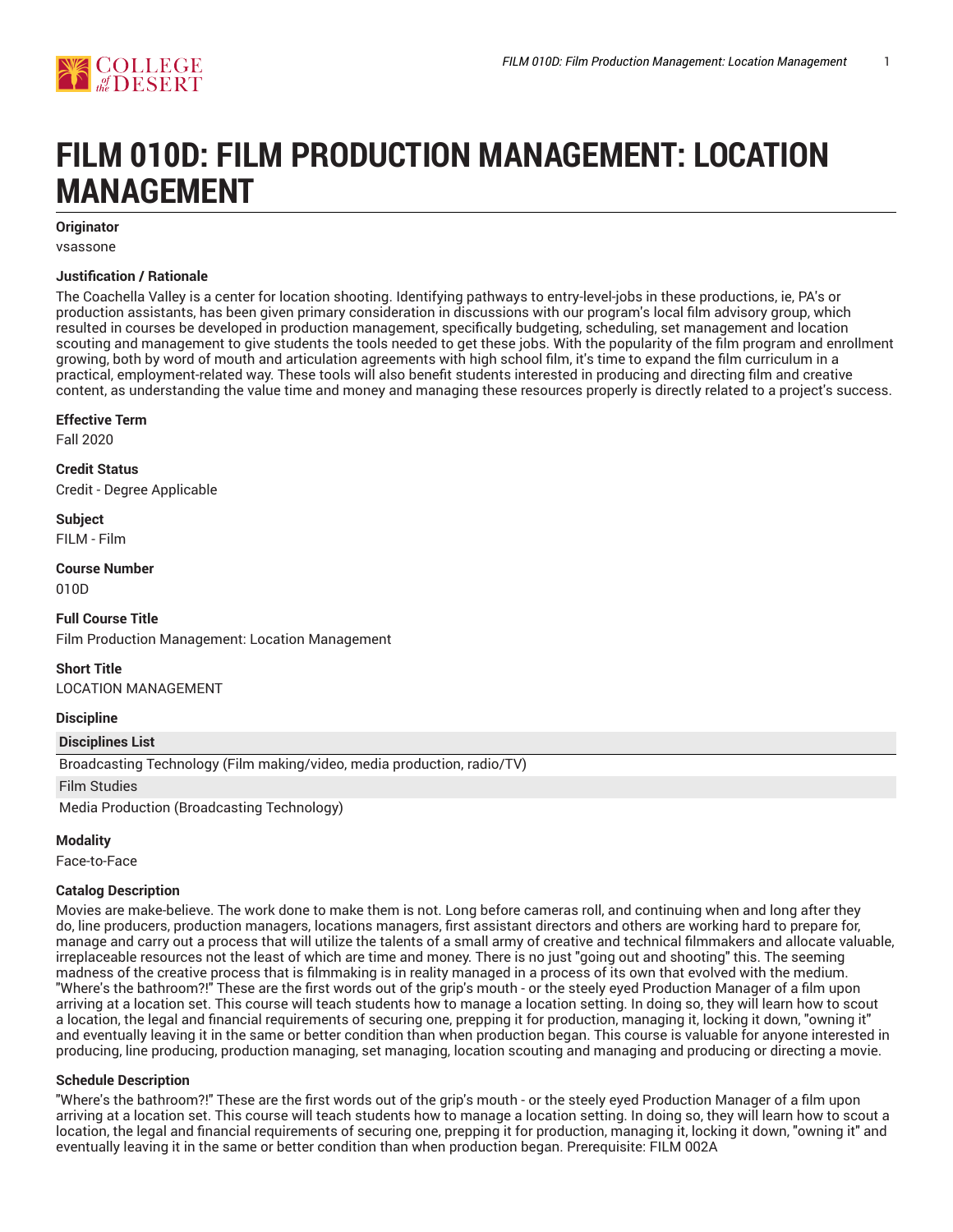

**Lecture Units**

1.5 **Lecture Semester Hours** 27

**In-class Hours** 27

**Out-of-class Hours** 54

**Total Course Units** 1.5 **Total Semester Hours** 81

**Prerequisite Course(s)** FILM 002A

**Required Text and Other Instructional Materials**

**Resource Type** Book

**Author** Bastian Cleve

**Title** Film Production Management

**Edition**

4th

**Publisher**

Routledge

**Year** 2017

**College Level** Yes

**ISBN #**

0415788773

# **Class Size Maximum**

24

# **Entrance Skills**

Identify and demonstrate a basic working knowledge the elements of pre-production planning in order to successfully develop a film or video for production.

# **Requisite Course Objectives**

FILM 002A-Identify and demonstrate the elements of pre-production including scripting, scheduling, storyboarding and shot listing involved to successfully develop and prepare an original short film/video for production.

# **Entrance Skills**

Identify and demonstrate a basic working knowledge of the the elements involved in production.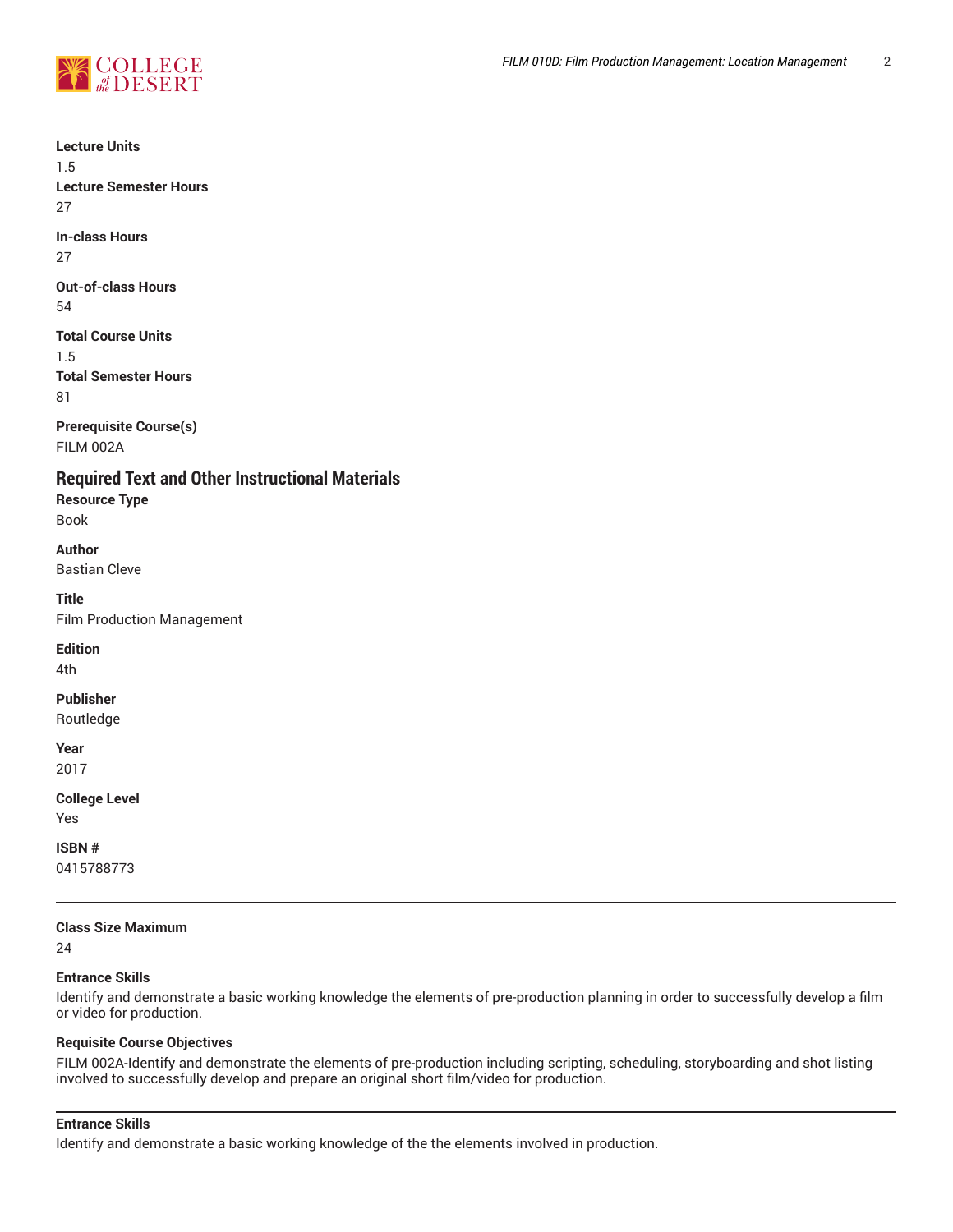

### **Requisite Course Objectives**

FILM 002A-Identify and demonstrate the elements of production including camera, sound, performance, set protocols and management procedures required to successfully shoot a short film/video.

#### **Course Content**

- The Role of the Location Scout and Locations Manager
- Scouting Locations
- Scout Reports walk through before and after plus owner sign-off
- Location Releases who is authorized to sign?
- Negotiating Location Fees
- Bathrooms
- Staging, Holding and Meals on Location
- Parking, Pedestrians, Noise, Set-Up and Tail LightNnegotions and other Location-Specific Issues
- Company Moves
- Safety First

#### **Course Objectives**

|             | <b>Objectives</b>                                                                                                                                                                                                                                                                  |
|-------------|------------------------------------------------------------------------------------------------------------------------------------------------------------------------------------------------------------------------------------------------------------------------------------|
| Objective 1 | Analyze and evaluate the process, legalities, union requirements and creative and practical issues of scouting,<br>securing and properly managing a movie production location.                                                                                                     |
| Objective 2 | Formulate the ability to scout a location, create reports for the producer and director, negotiate fees, secure releases,<br>identify and deal with location-specific issues, set-up the location for production and leave it in as good or better<br>condition than it was found. |

#### **Student Learning Outcomes**

|           | Upon satisfactory completion of this course, students will be able to:               |
|-----------|--------------------------------------------------------------------------------------|
| Outcome 1 | Scout, secure and manage a movie location.                                           |
| Outcome 2 | Work effectively as a Production Assistant on a professional location scouting team. |

#### **Methods of Instruction**

| <b>Method</b>                            | method will be used in this course.                                                                                                                                                                                                                  | Please provide a description or examples of how each instructional                                                     |  |  |
|------------------------------------------|------------------------------------------------------------------------------------------------------------------------------------------------------------------------------------------------------------------------------------------------------|------------------------------------------------------------------------------------------------------------------------|--|--|
| Activity                                 | movie set on location                                                                                                                                                                                                                                | Practice protocols and processes of scouting, securing and setting up a                                                |  |  |
| Collaborative/Team                       |                                                                                                                                                                                                                                                      | Determine scout team's functions, communication among themselves,<br>with production office and with producer/director |  |  |
| Observation                              | Instructor evaluation by observation of team and individual activity                                                                                                                                                                                 |                                                                                                                        |  |  |
| <b>Methods of Evaluation</b>             |                                                                                                                                                                                                                                                      |                                                                                                                        |  |  |
| <b>Method</b>                            | Please provide a description or examples of how<br>each evaluation method will be used in this course.                                                                                                                                               | <b>Type of Assignment</b>                                                                                              |  |  |
| Group activity participation/observation | Over the course of six to eight in class (field trips<br>when needed) learning projects, students will<br>collaborate in teams to scout, secure and manage a<br>film production location and instructor will evaluate<br>by observation and critique | In and Out of Class                                                                                                    |  |  |
| Student participation/contribution       | Students will participate in scouting, securing and<br>managing a location for a Film 2B or C (Production II<br>or III) narrative film production                                                                                                    | Out of Class Only                                                                                                      |  |  |
| Tests/Quizzes/Examinations               | Test basic knowledge of practices and protocols of<br>set management                                                                                                                                                                                 | In Class Only                                                                                                          |  |  |
| Reading reports                          | Reports written based on text and other readings<br>will be submitted for instructor evaluation                                                                                                                                                      | Out of Class Only                                                                                                      |  |  |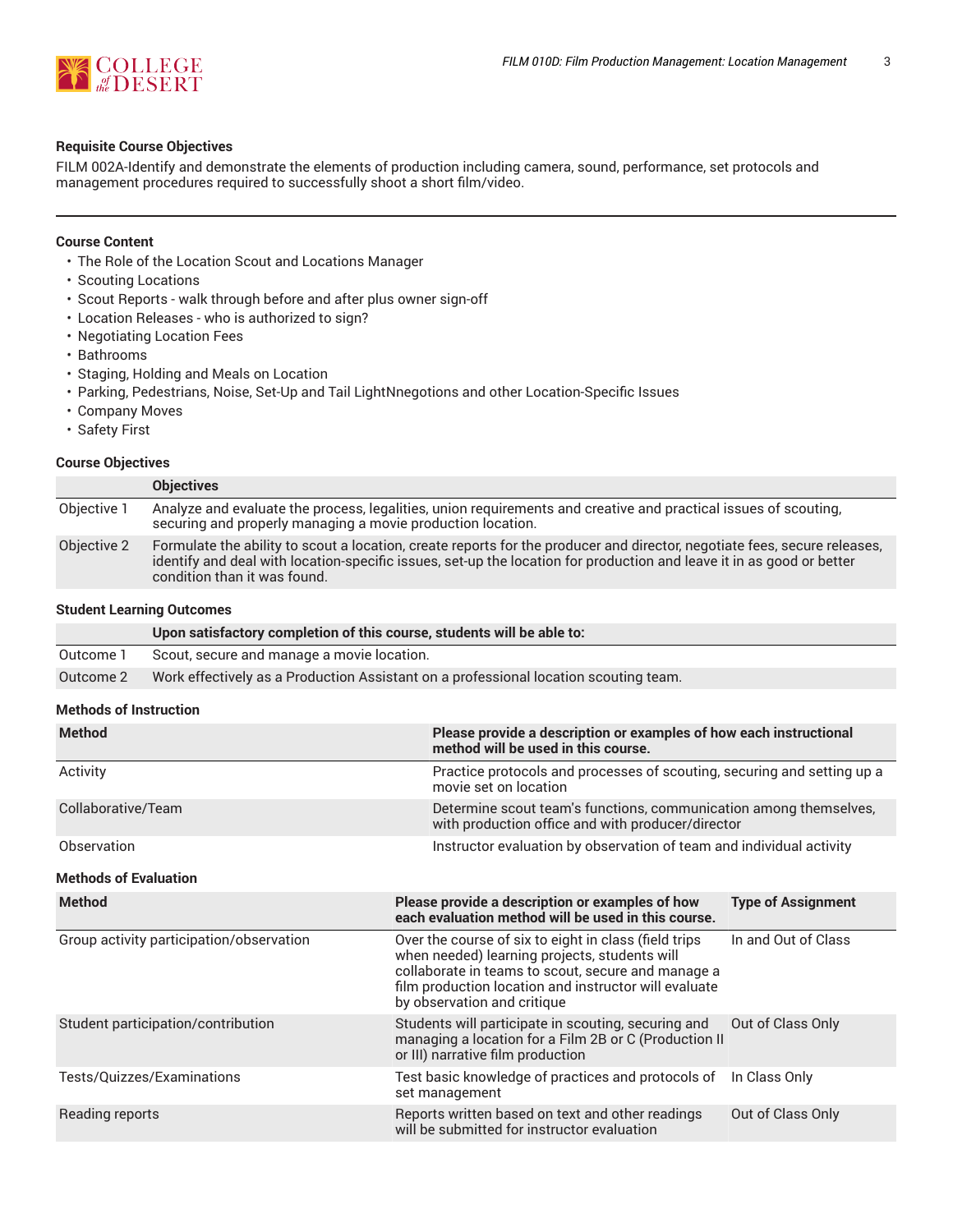

#### **Assignments**

#### **Other In-class Assignments**

Scout location options for for a movie

Create Scouting Reports

Negotiate locations fees and releases

Identify issues regarding the management of several locations and develop management plans for parking, pedestrians, permits, load in/out, staging, holding, meals, departmental needs, power, accessibility, safety, crowd control, company moves and other issues of movie production out of studio.

#### **Other Out-of-class Assignments**

Scout a movie location and create scouting reports. Read text and articles

**Grade Methods** Letter Grade Only

# **MIS Course Data**

**CIP Code** 50.0602 - Cinematography and Film/Video Production.

**TOP Code** 061220 - Film Production

**SAM Code** C - Clearly Occupational

**Basic Skills Status** Not Basic Skills

**Prior College Level** Not applicable

**Cooperative Work Experience** Not a Coop Course

**Course Classification Status** Credit Course

**Approved Special Class** Not special class

**Noncredit Category** Not Applicable, Credit Course

**Funding Agency Category** Not Applicable

**Program Status** Program Applicable

**Transfer Status** Not transferable

**Allow Audit** No

**Repeatability** No